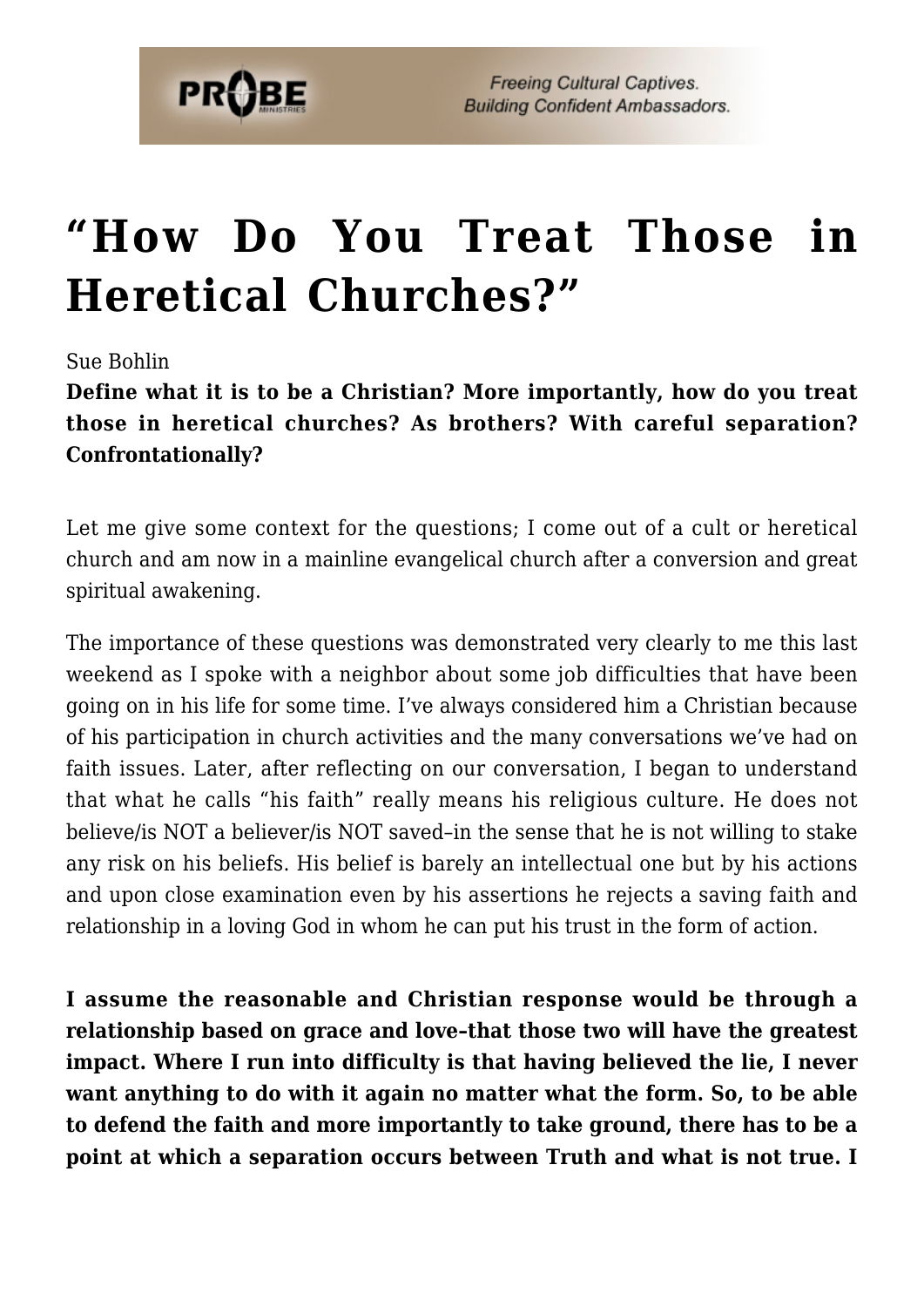

## **think that is why Truth is often so offensive and why 1 Peter 3:16 is so important. With that said–any help?**

Dear,

Your passion for truth and for souls to know the Lord Jesus in true relationship is a marvelous blessing! You honor God so greatly with your heart of understanding.

I think the simplest answer is to look to the Lord for how He handled those in the religious system of His day. He didn't paint whole groups of people with a single wide brush; He dealt with people individually. So He made a great separation between Himself and the Pharisees and leaders who were so addicted to their power and their system that they missed the Lord of Glory standing in front of them. Yet, He made Himself available to Joseph of Arimathea and Nicodemus, because they were genuine seekers after God and truth.

Since the Lord warned us to discern between sheep and wolves, we know there are people calling themselves Christians who are merely religious (or not Jewish or Muslim!). So I think you are right to look for someone who has trusted in Christ and has spiritual fruit to indicate new life within as the definition of a biblical Christian.

I think we need to show grace and truth and love to those in heretical churches so that those with eyes to see and ears to hear can have a chance to respond to truth. Jesus said, "If I be lifted up, I will lift all men to myself." So we need to lift Him up, with the unhappy understanding that some people won't care when they are shown Life and Truth.

I don't think a confrontational approach is wise because most often, being in a heretical church is a matter of spiritual deception rather than deliberate evasion or avoidance of the truth. So the wise thing to do is to pray that they will see where they're being deceived as a result of being exposed to the truth. The enemy of our souls is very crafty and he uses religions and systems as well as individuals.